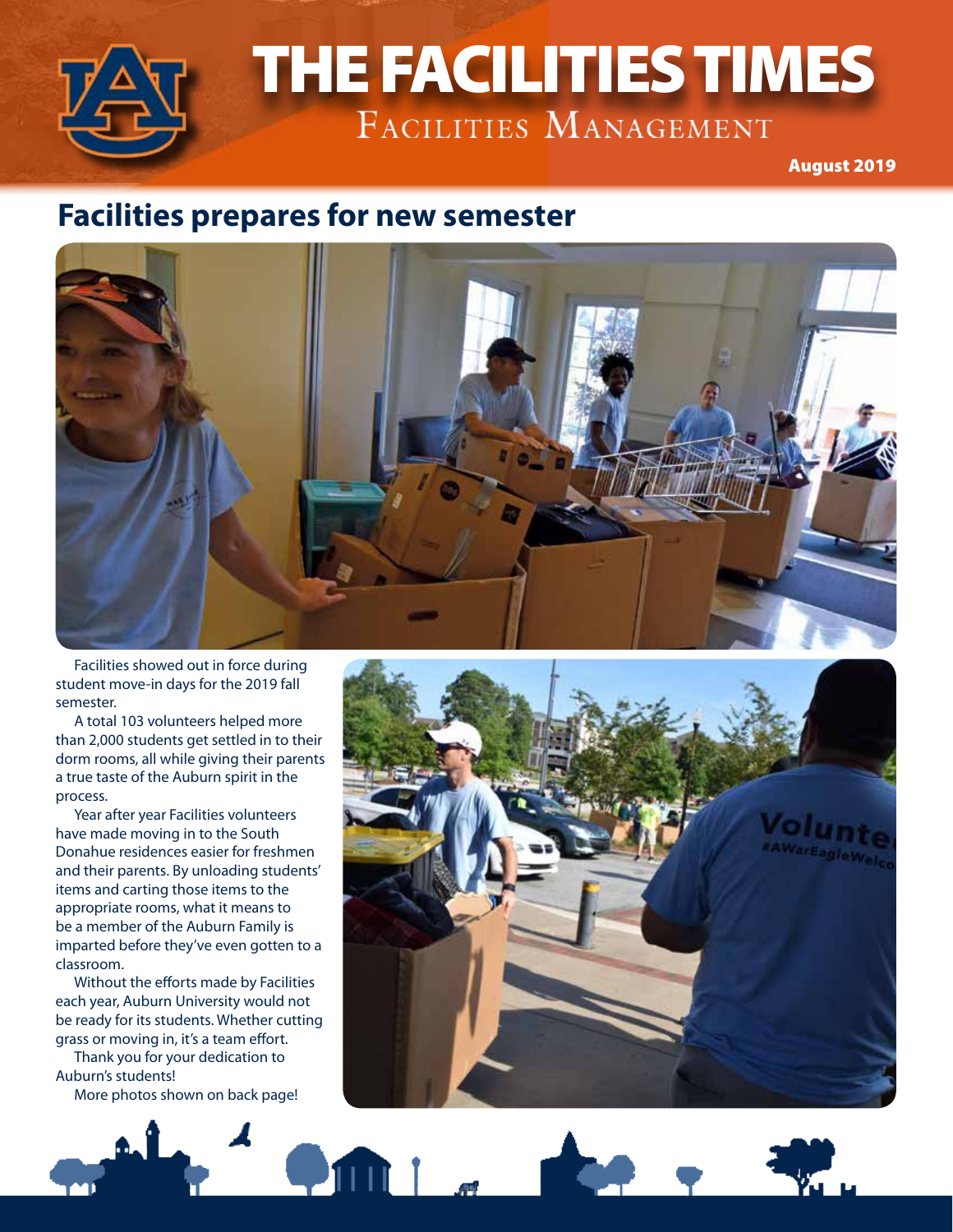## **August News Briefs**

### **Recycling welcomes students to Auburn**

The Waste Reduction and Recycling Department have had their work cut out for them in welcoming new students to Auburn University.

Through their annual Binder Giveaway and as a sponsor of the Sustainability

#### **Sustainability Picnic**

Picnic and Get Rec'd, the group have hit the ground running on making sure students are aware of the value of recycling, both to the campus and the greater Lee County area.

In total, more than 350 binders

were given away to students on Haley Concourse, and the picnic and Get Rec'd events led to numerous giveaways and information provided to thousands of students, thanks to Manager Joan Hicken and her crew!



**Binder Giveaway Get Rec'd**







**Editorial and Writing Staff** Martha Gentry '98 Trey Wood '07

**Photography** Samantha Sieren Trey Wood



AUBURN UNIVERSITY FACILITIES MANAGEMENT

**Submit Feedback to Trey Wood at woodcas@auburn.edu**



**Please remember to recycle this newsletter.** £3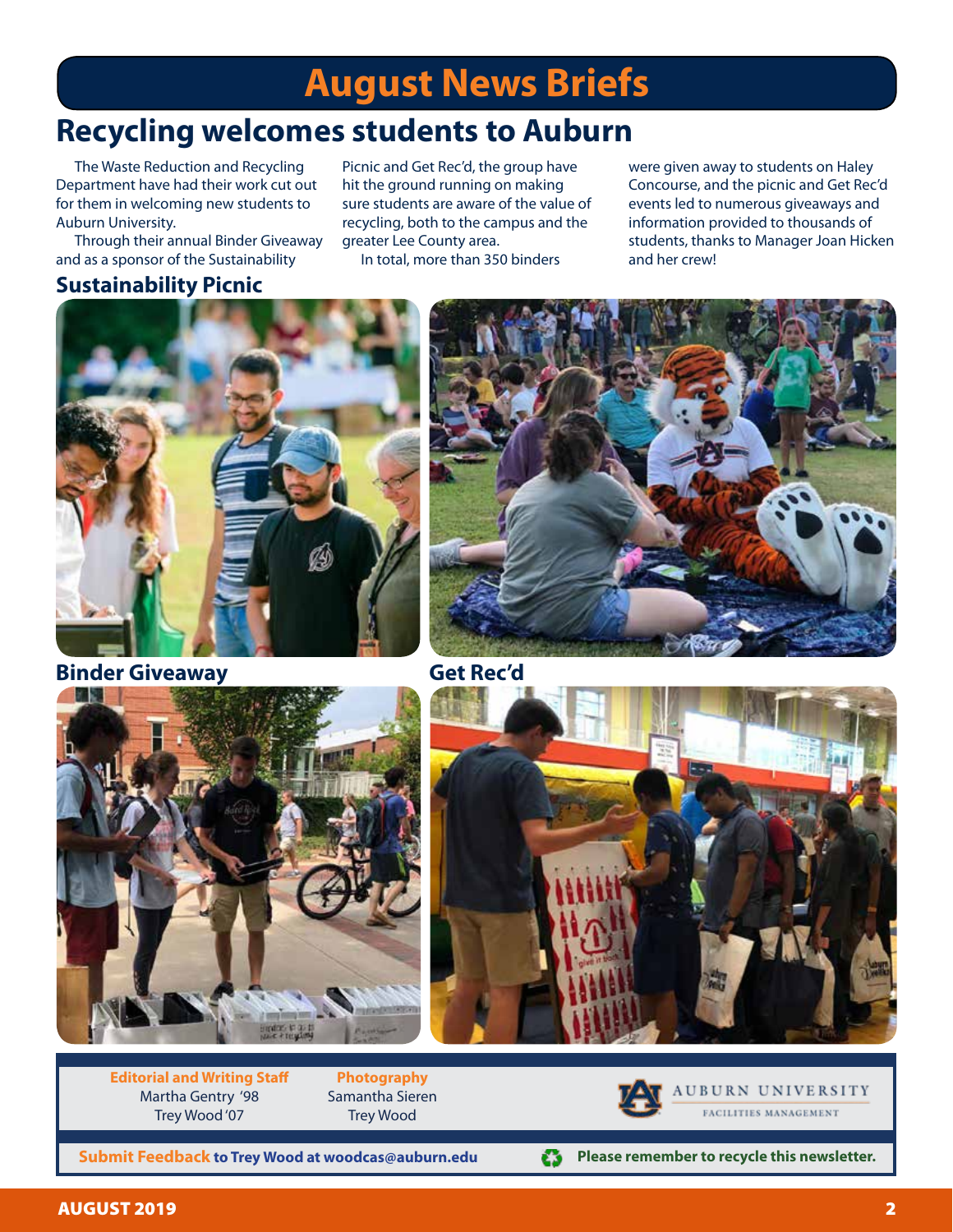#### **Campus ready for football season**



*The campus is geared up for football season, with Facilities employees making all the precautions necessary to have a succesful year on the Plains! Auburn's first game is Saturday, Aug. 31, versus the Oregon Ducks in Dallas, TX.*

#### **New Facilities video highlights campus construction**

For the first time, Facilities Communications created a regular Construction Update through video only.

To reach a broader audience and show more people the value that Facilities brings to Auburn University, the August Construction Update was distributed online through YouTube and various Facilities social media accounts.

The video showcases various projects which were recently completed or still are under construction.

From the recent completion of the Brown-Kopel Engineering Student Achievement Center and South College Street Parking Deck to the nearing completion Graduate Business Building and Jay and Susie Gogue Performing Arts Center, the video highlights many of the projects that will soon find students filling their halls and instructors teaching the next generation of leaders.

To see the video and other videos produced for Facilities Management, head to www.youtube.com/AUFacilities.